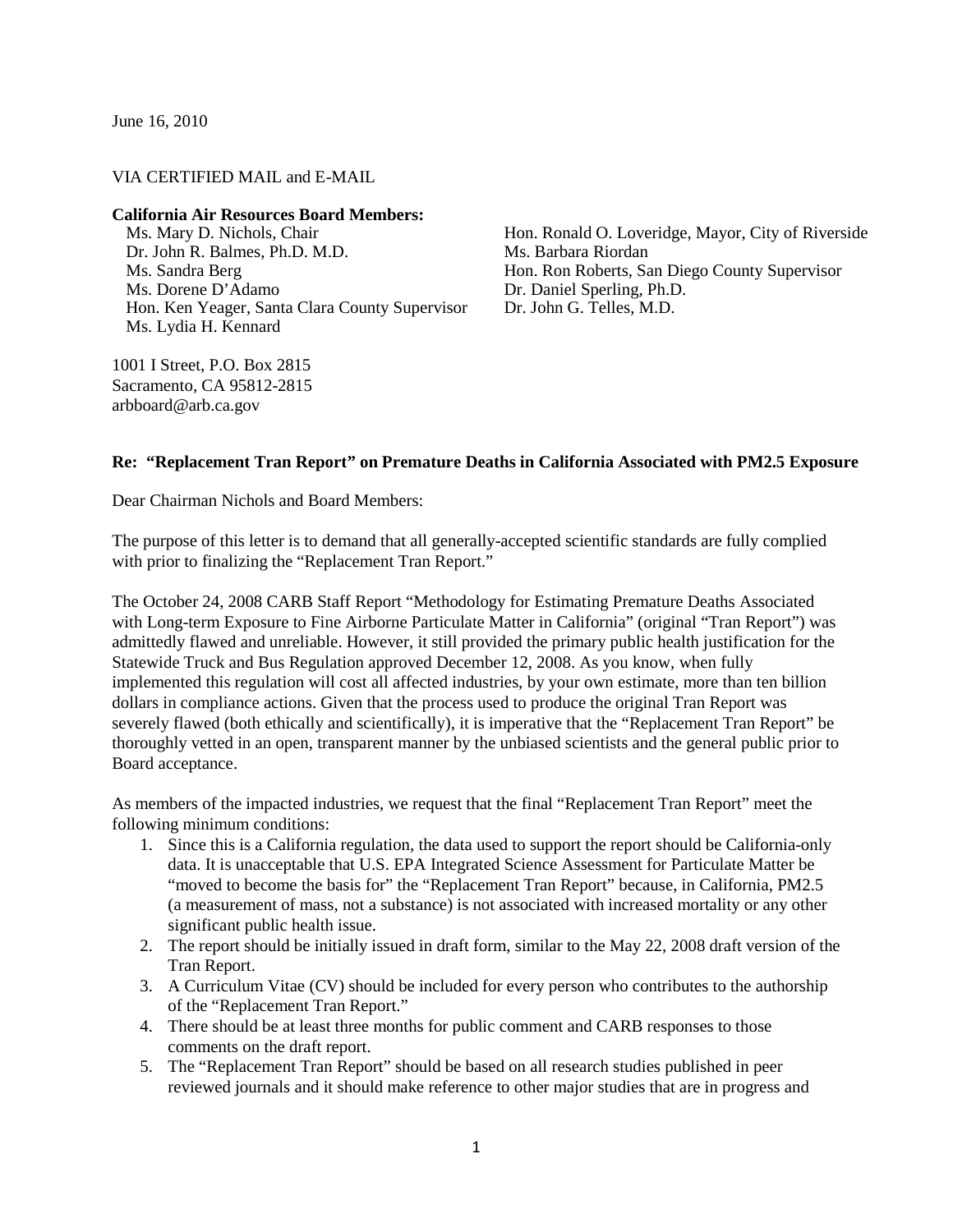should be reviewed by independent, impartial external experts with no ties, financial or otherwise, to either the Air Resources Board or affected industries.

- 6. These expert reviewers should be selected by an impartial authority, outside of CARB, such as the President of the University of California.
- 7. External experts should not review and evaluate the importance or validity of their own work or work of their coworkers on research or coauthors on publications.
- 8. Certain experts should be disqualified as expert reviewers, including those who were aware that PM2.5 was not associated with increased mortality in California but failed to say so, e.g., Drs. Michael Jerrett, C. Arden Pope, and Daniel Krewski.
- 9. All correspondence and commentary (including internal emails) between CARB and review panel members writing and reviewing the new report should be part of the public record, in compliance with the California Public Records Act.
- 10. Appropriate data sets for the accepted and approved studies used to create a new report and justify a regulatory regime should be available for review by the public.

Satisfaction of these conditions would go a long way toward restoring confidence in CARB and the CARB policy-making process, addressing and repairing CARB's currently perceived lack of trustworthiness in research and policy making and CARB's past unwillingness to seek and promote constructive input from the citizens of California and independent scientists regarding air pollution human health effects and implications for policy making and regulatory regimes. At this point any action that fails to incorporate the requested procedures above, or any CARB action to rush the final "Replacement Tran Report" in a closed-to-the-public process, will further diminish CARB's compromised reputation in the eyes of California citizens, the California Legislature, and the national scientific community. The following information serves as background on this critical issue.

# **BACKGROUND**

## **Lead Technical Report Author Committed Credential Fraud**

The scientific and public health basis for CARB's Statewide Truck and Bus Regulation (on-road in-use diesel regulation or "Truck Rule") is the October 24, 2008 CARB Staff Report on "Methodology for Estimating Premature Deaths Associated with Long term Exposure to Fine Airborne Particulate Matter in California" by lead author Hien T. Tran. However, Tran admittedly misrepresented his scientific qualifications and education. He did not in fact have a Ph.D. from U.C. Davis as he had originally claimed. Rather, Tran purchased a mail-order Ph.D. degree in June 2007 from "Thornhill University," which operates out of a New York City UPS Store. As documented in CARB's April 2009 Notice of Adverse Action, CARB found Tran guilty of "fraud, dishonesty and other failure of good behavior." Further, page 4 of the Notice states "Since you were the lead author and project coordinator of this report which was used to support the Regulation, your lack of credibility has called into question the credibility of the entire Regulation." However, despite fundamentally misrepresenting his credentials, Hien Tran still remains employed by the California Air Resources Board. We find it unacceptable that a 11-year employee who is very familiar with CARB's employment guidelines, was in fact only demoted and his salary was cut by only \$1,066 per month, down to \$7,899 per month (\$94,788/yr.). We remain curious as to why CARB continues to protect this employee.

# **Key CARB Personnel Knew About Fraud, Yet Failed to Disclose Crucial Information to the Full CARB Board and Public Prior to Important Vote, and Subsequently Perpetrated a Cover-up**

Prior to approving the extremely costly Truck Rule on December 12, 2008, which affects nearly a million trucks and buses in the state, key CARB officials including Chair Mary Nichols, Executive Director James Goldstene, Chief Legal Counsel Ellen Peter and at least one Board Member, Dr. John Balmes, had actual knowledge that the project leader Hien Tran had falsified his Ph.D. credentials. In addition, on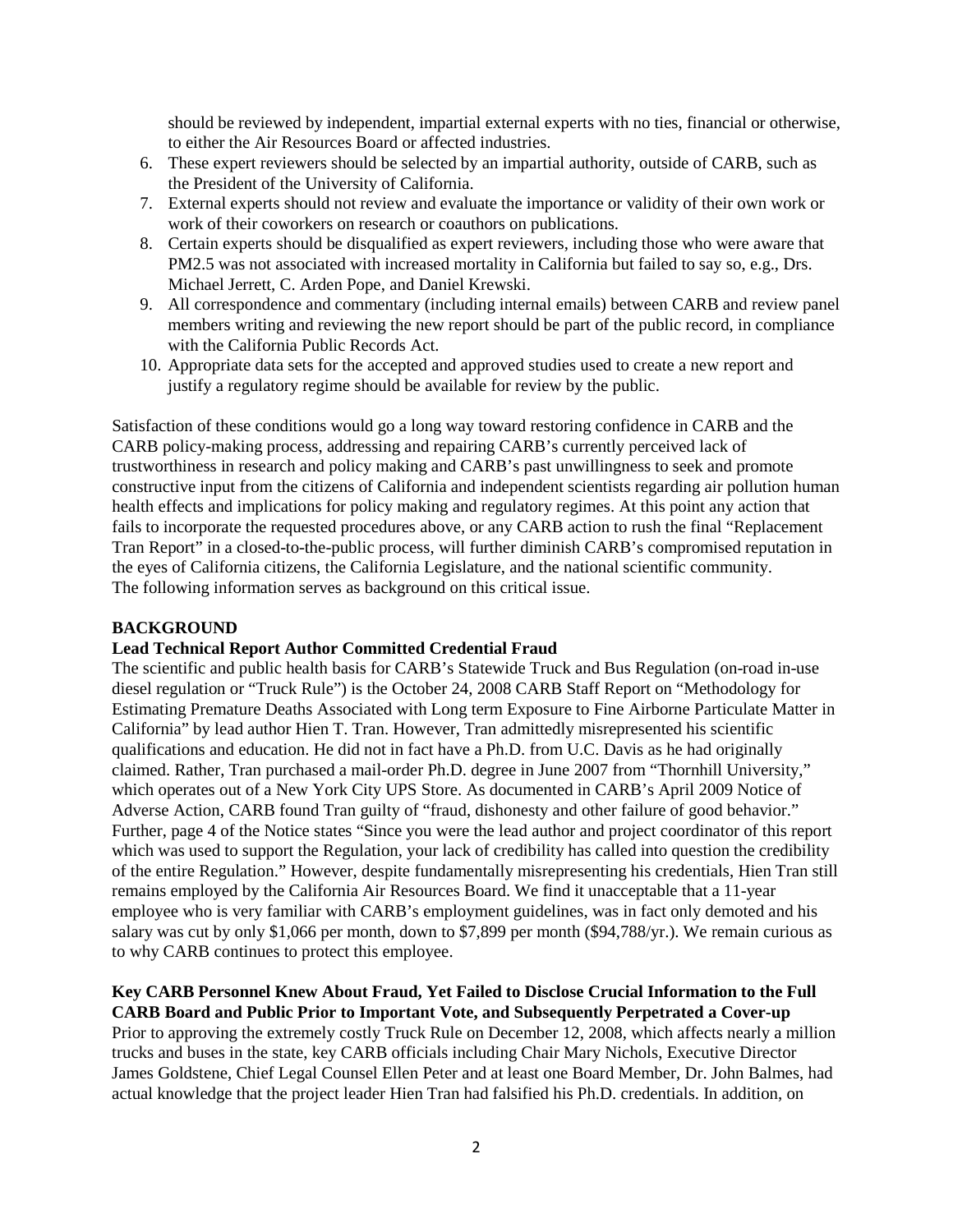December 3, 2008, Board Members Ronald Loveridge and Barbara Riordan were directly informed by four California scientists that Tran had misrepresented his Ph.D. However, the staff and Board Members chose to conceal this crucial information from the full 11-member Board, as well as the public, until after the Board adopted the controversial Truck Rule. Essentially, CARB purposefully withheld fundamental misrepresentations from the public in order to pass this contentious and costly rule.

In a November 10, 2009 email message to Board Member Dr. John Telles, CARB Chair Mary Nichols admitted she knew of the falsified credentials prior to the Board's vote on December 12, 2008. She also acknowledged that Tran's conduct was illegal and unethical, and admitted that it was a "mistake" to have concealed the information from the other Board Members. Ms. Nichols justified her cover-up by claiming to know that Tran's report was true despite his lies, and therefore decided that the vote should go forward without revealing the "distraction" of his misrepresentations. Dr. Telles filed a formal, November 16, 2009 complaint with CARB Chief Legal Counsel Ellen Peter claiming that key CARB officials had actual knowledge that Tran lied about his qualifications on or before December 10, 2008.

## **Extreme Negative Economic Impact of the Rule**

It is imperative to state the severe economic consequences this rule will have on California's already struggling businesses and taxpayers. By CARB's own admission, the on-road rule alone will result in a \$5.5 billion cost to California's businesses, and tens of millions of dollars to public school districts. Based on CARB's past documented regulatory underestimates, industry now calculates the costs of this rule alone to be over \$20 billion, four times CARB's original estimate. Given the current economic collapse in this state, this regulation is likely to become the premiere "job-killer" government regulation of all time that will cause businesses that are already operating under thin profit margins to either shut down or avoid business in California altogether. Certainly a rule with such huge financial consequences deserves a fair, unprejudiced reevaluation and substantiated scientific justification.

# **CARB Agreed to Withdraw and "Redo" the Tran Report at its December 9, 2009 Board Meeting**

In light of the fraudulent nature of the original Tran Report, the Board directed staff to withdraw and redo the report, with Chair Nichols stating "With today's set of actions, we confidently set out to revalidate the science supporting our rules..." (CARB Press Release, 12/9/09) In fact, Governor Schwarzenegger publicly stated in regards to the scandal, "It is clear…clear responsible action is needed." (*Capitol Weekly*, 12/17/09) Furthermore, CARB spokeswoman Mary Salas Fricke specified that the "Replacement Tran Report" would be completed by April, "There is going to be a series of workshops and an update to the board in April with some new provisions and a new health report." (*Capitol Weekly,* 12/17/09) To date, the above statements appear to be no more than mere hot air. The April date came and went without any mention of the "Replacement Tran Report." Compliance with our above-mentioned conditions will certainly be necessary to "revalidate the science supporting our rules" as Chair Nichols desires.

# **The February 26, 2010 CARB Science Symposium Showed that the Substantive Contents of Tran's Report Likely Cannot be Recreated Without Fraud**

While Tran's lack of adequate credentials should in itself call into question the validity of his report, independent scientists continue to dispute the validity of his original report based on a number of reasons, including:

1. Substantial epidemiologic evidence from six different sources indicates that there is no current relationship between PM2.5 (specifically diesel PM) and premature deaths in California. The EPA's own (most recent 2005) California source data of PM2.5 indicates that on- and off-road diesel powered vehicles (this includes on-road diesel trucks and cars) account for just over 10% of the total PM2.5 in California. Consequently fully regulating the existing fleet of on-road diesel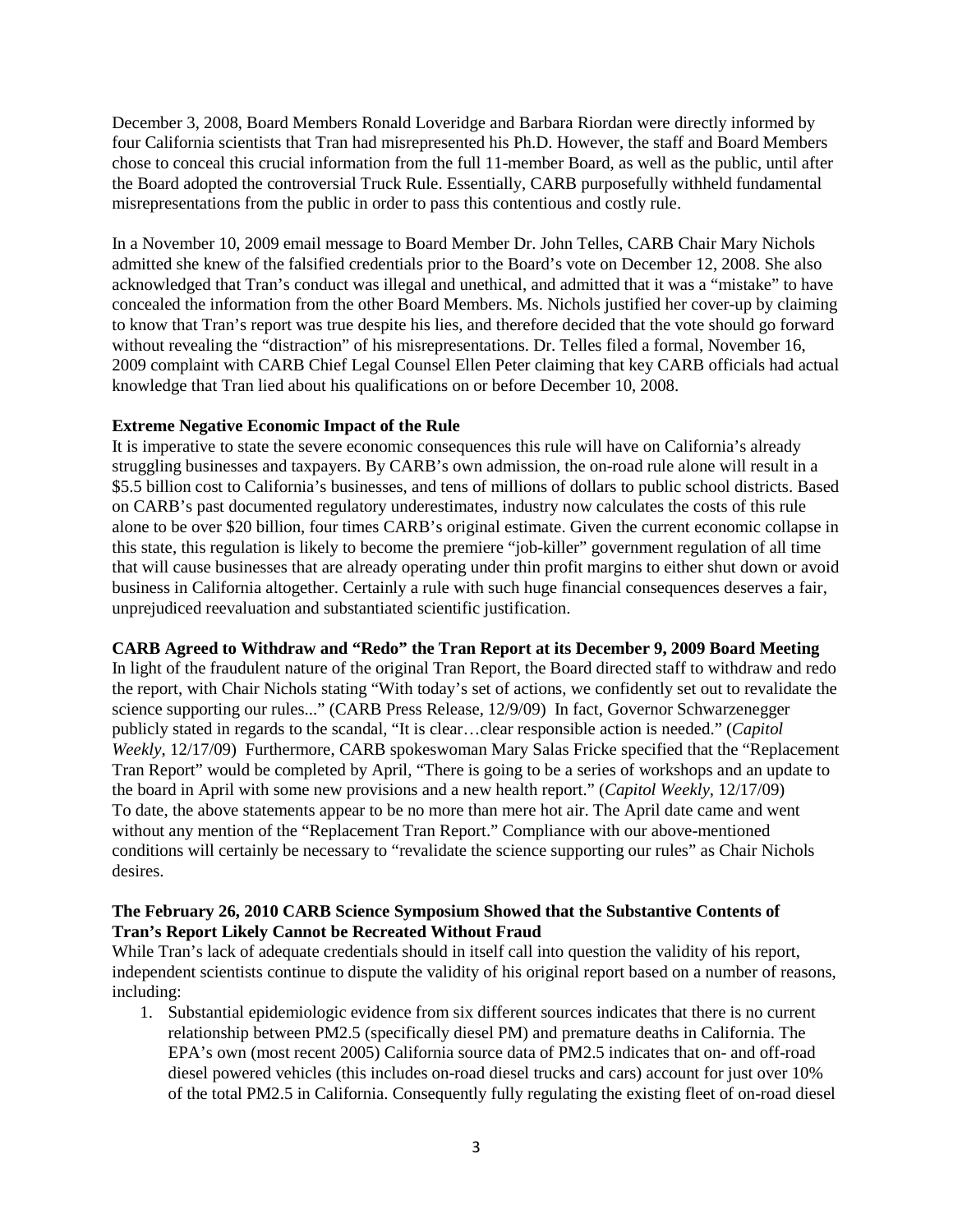powered vehicles will have virtually no quantifiable impact on reducing total PM2.5 levels in CA, but will cost in excess of \$20-billion to implement or \$896,740/ton.

- 2. The key epidemiologists relied upon by CARB in the October 24, 2008 CARB Staff Report (Drs. C. Arden Pope, Michael Jerrett, Daniel Krewski, and Michael J. Thun) have clear conflicts of interest because they are recipients of CARB and EPA funding, and/or were also involved in review of report. Furthermore, they have repeatedly refused to allow reanalysis of the key American Cancer Society Cancer Prevention Study (CPS II) database, which is in violation of Federal Data Access Act.
- 3. CARB has not considered several factors relevant to the justification of their diesel emission regulations. California has the fourth lowest total age-adjusted death rate of all 50 states; California is currently experiencing 13% unemployment and 25% underemployment, the highest levels since the Great Depression; none of the epidemiologic evidence used by CARB satisfies the Federal Judiciary Center standards for establishing a causal relationship between PM2.5 and premature deaths.
- 4. On May 22, 2008 a Draft CARB Report on PM2.5 & Premature Deaths by Hien T. Tran was published. On July 11, 2008 Tran conducted a detailed teleconference with Drs. Enstrom, Pope, Jerrett, and other key scientists who explained their data which was extremely relevant to the rule.
- 5. On July 11, 2008, 148 pages of mostly critical scientific comments were submitted to CARB in response to the May 22, 2008 Draft CARB Report. The October 24, 2008 Final CARB Report (Tran Report) does not properly include or address the critical comments by Drs. Enstrom, Moolgavkar, North, Dunn and Lipfert, and others.
- 6. CARB's February 26, 2010 Symposium on "Estimating Premature Deaths from Long-term Exposures to PM2.5" included comments by Dr. Jerrett of UC Berkeley, Dr. Enstrom of UCLA, and many other experts on PM2.5 health effects. Among other Symposium findings, based on the CA CPS I and CA CPS II results, by far the two largest California-specific studies, the number of "premature deaths" associated with PM2.5 exposure is zero, not the thousands of deaths presented to the CARB members when it voted to approve the off-road and on-road diesel regulations. Furthermore, Dr. Jerrett stated in regards to PM2.5 "…we are getting a null result for all causes now and it's because we do see this negative association with all cancer." Dr. Enstrom agreed, "In terms of total deaths, which are what are used to calculate premature deaths by the Air Resources Board, if I didn't misinterpret what he [Dr. Jerrett] said, there was no effect – very consistent with my findings."

## **CARB Staff Continues to Make Scientific and Data Mistakes on the Diesel Rules**

In April 2010, more evidence was unveiled to further damage CARB's already shaky reputation. A computer model that CARB used to justify their off-road diesel regulations mistakenly attributed at least twice as much pollution to the off-road equipment as they actually produce and, in the case of the off-road rule, the error was up to 379 percent. CARB is still attempting to discern the full impacts of this "mistake," but clearly it means that the construction industry is producing only a fraction of the pollutants that CARB believed was the case when it adopted the off-road regulations in 2007. This display of incompetence could not have come at a worse time for CARB's credibility with the public. Furthermore, it must be noted that Hien Tran's work was also fundamental to the justification of this offroad regulation. Tran was the "Primary Author" of the 2006 report "Quantification of the Health Impacts and Economic Valuation of Air Pollution from Ports and Goods Movement in California." This Tran report provided the methodology for the 2006 CARB report "Emission Reduction Plan for Ports and Goods Movement in California." (Appendix A). Per CARB's own admission in the Final Statement of Reasons for the off-road rule, "The methodology used to quantify health impacts was the same as that used in the Emission Reduction Plan for Ports and Goods Movement in California." (FSOR, page 44). Additionally, the off-road rule's technical supporting document "Assessment of Health Impacts from Off